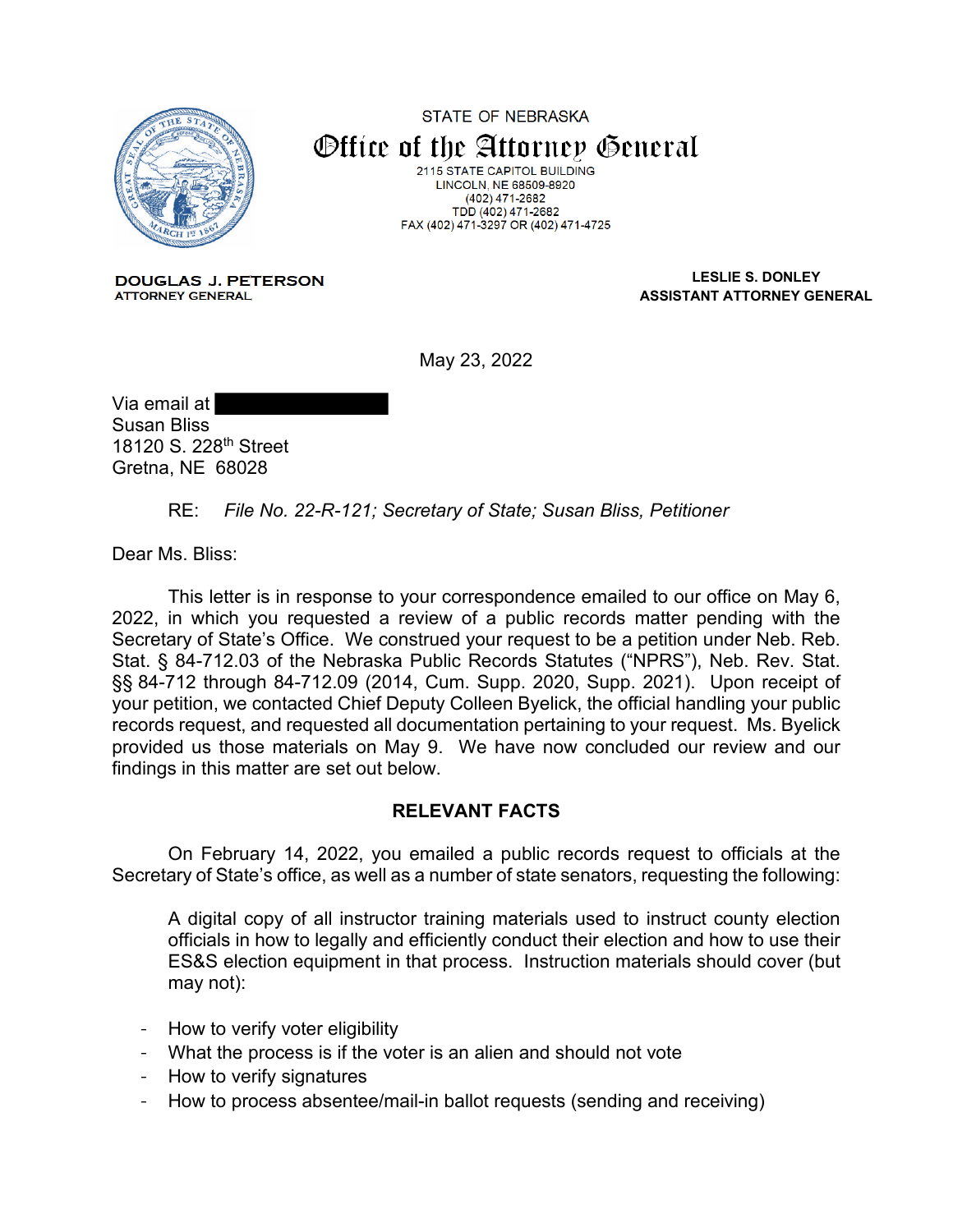- What to do with multiple ballot requests from the same person (and how to preserve all requests).
- What happens with the above information when they are put on a list for multiple requested ballots
- how to process drop-box ballots and timeframes for collecting them by drop box and who picks them up and how they are locked after final pick up.
- how to process in-person ballots
- how to process provisional ballots
- how to process late ballots
- how to make sure a given ballot isn't a counterfeit ballot (printed illegally)
- how to prevent ballot stuffing/harvesting
- how to set up, test and operate the machines
- how to install software updates to the machines
- how to prevent hacking
- how to ensure the machines aren't connected to the internet
- how to run ballot test batches
- how to tabulate actual/live ballots
- how to provide checks and balances in tabulation (in order to avoid the accusation of feeding through some ballots more than once and others not at all)
- how to verify the final live machine count
- how to transmit results and how to verify accurate transmission
- how to adjudicate/resolve an unreadable/unfeedable ballot
- how to print a BOD ballot
- How to successfully terminate Election Day...that is, how to properly preserve all machine data, tabulation results, ballots, etc.
- Please include a digital copy all instructor presentation slides, all "student" handouts (including manuals) provided to officials to assist them in conducting a smooth operation on Election Day as well as a link to a video recording of a training session, if such a recording exists.

The list above is not exclusive. If anything else is covered in your training presentations that I did not list, please include that.

You indicated that the NPRS "allows four business days to respond."

Ms. Byelick responded to your request on February 18. In accordance with § 84- 712(4), she advised that the estimated cost to provide you responsive records would be, at a minimum, \$210.00 (six hours at \$35/hour), and that the earliest practicable date in which to fulfill your request would be April 18. She indicated that under § 84-712(3)(f), her office was requiring a deposit to fulfill your request. Ms. Byelick further advised you of the opportunity to modify or prioritize the items in your request.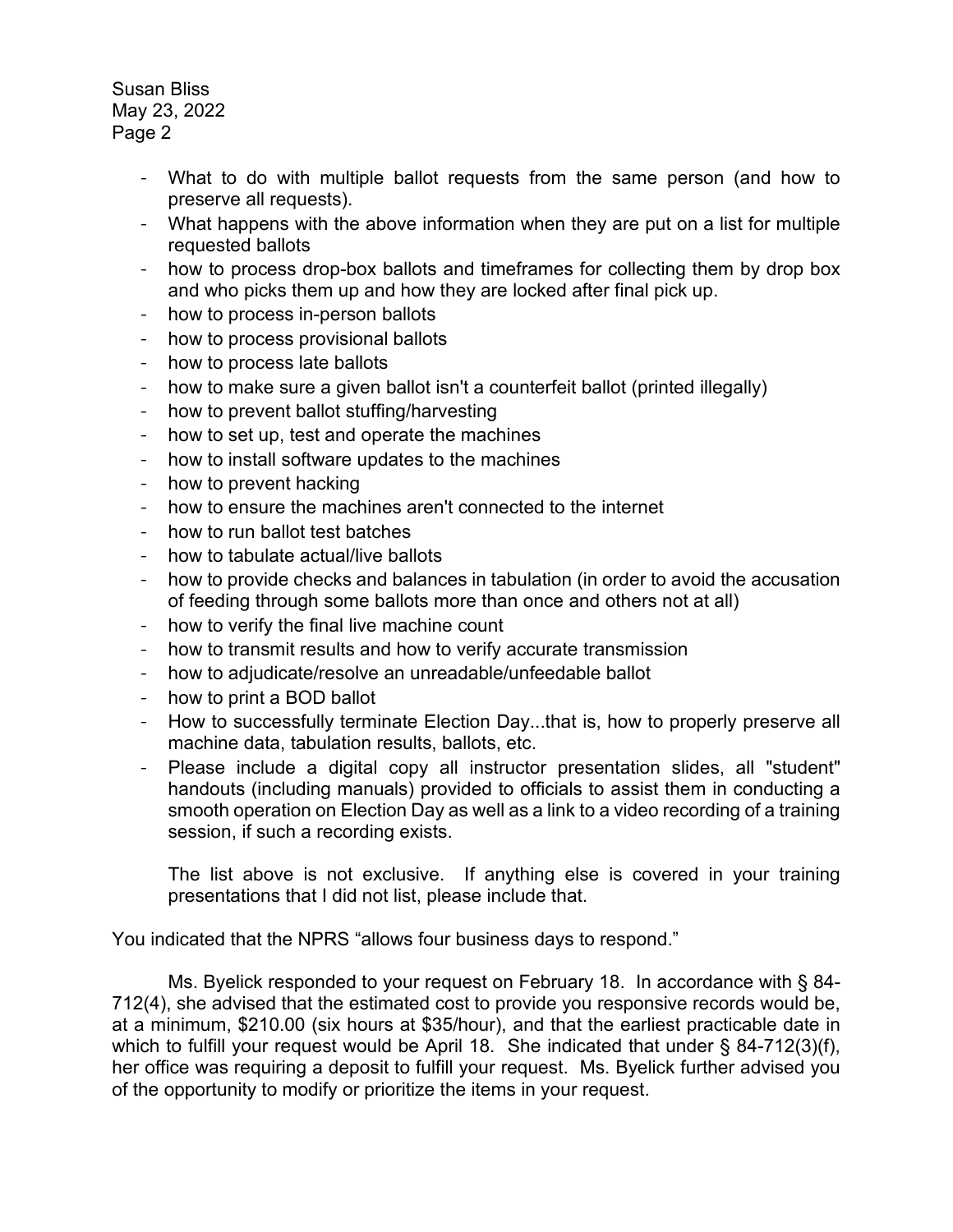Ms. Byelick subsequently emailed you on April 18, stating that "[d]ue to both the broad nature and extensiveness of your request and the current workload of our office, we are not able to fulfill your request by April 18, 2022. We now estimate that the earliest practicable date for fulfilling your request is May 16, 2022." You responded on April 21, stating: "I am extremely disappointed and upset by your response and will be escalating this issue."

You indicate in your petition that you are irritated to no end that the Secretary of State's Office cashed your check on March 1, and that you "still have no goods or services for the money" sixty-six days later. You further indicate that you told Ms. Byelick on April 21 that you "would escalate this request" and "gave her time to respond appropriately." You state that you heard nothing until you received an email from a friend that included a letter from this office denying another individual's attempt to file a petition pertaining to your records request.

It is our understanding that Ms. Byelick mailed a CD containing responsive records to you on May 16.

## **ANALYSIS**

Prior to 2000, there was no express right under the NPRS to obtain copies of public records. That situation changed with the passage of 2000 Neb. Laws LB 628. This bill added language to § 84-712, setting out, among other things, a new process to obtain copies of public records:

(4) Upon receipt of a written request for access to or copies of a public record, the custodian of such record shall provide to the requester as soon as is practicable and without delay, but not more than four business days after actual receipt of the request, either (a) access to or, if copying equipment is reasonably available, copies of the public record, (b) if there is a legal basis for denial of access or copies, a written denial of the request together with the information specified in section 84- 712.04, or (c) if the entire request cannot with reasonable good faith efforts be fulfilled within four business days after actual receipt of the request due to the significant difficulty or the extensiveness of the request, a written explanation, including the earliest practicable date for fulfilling the request, an estimate of the expected cost of any copies, and an opportunity for the requester to modify or prioritize the items within the request. $1$ 

<span id="page-2-0"></span><sup>1</sup> Section 84-712(4) was amended in 2013 to require the custodian to provide the requester with an estimate of the expected cost of the copies in addition to one of the three things enumerated, i.e., access to or copies of the requested records, denial of the request citing the legal basis to do so, or delay accompanied with written explanation. Once the custodian responds, the requester has ten business days to review the estimate and request the custodian to fulfill the original request, negotiate with the custodian to narrow or simplify the request, or withdraw the request. If the requester does not respond to the custodian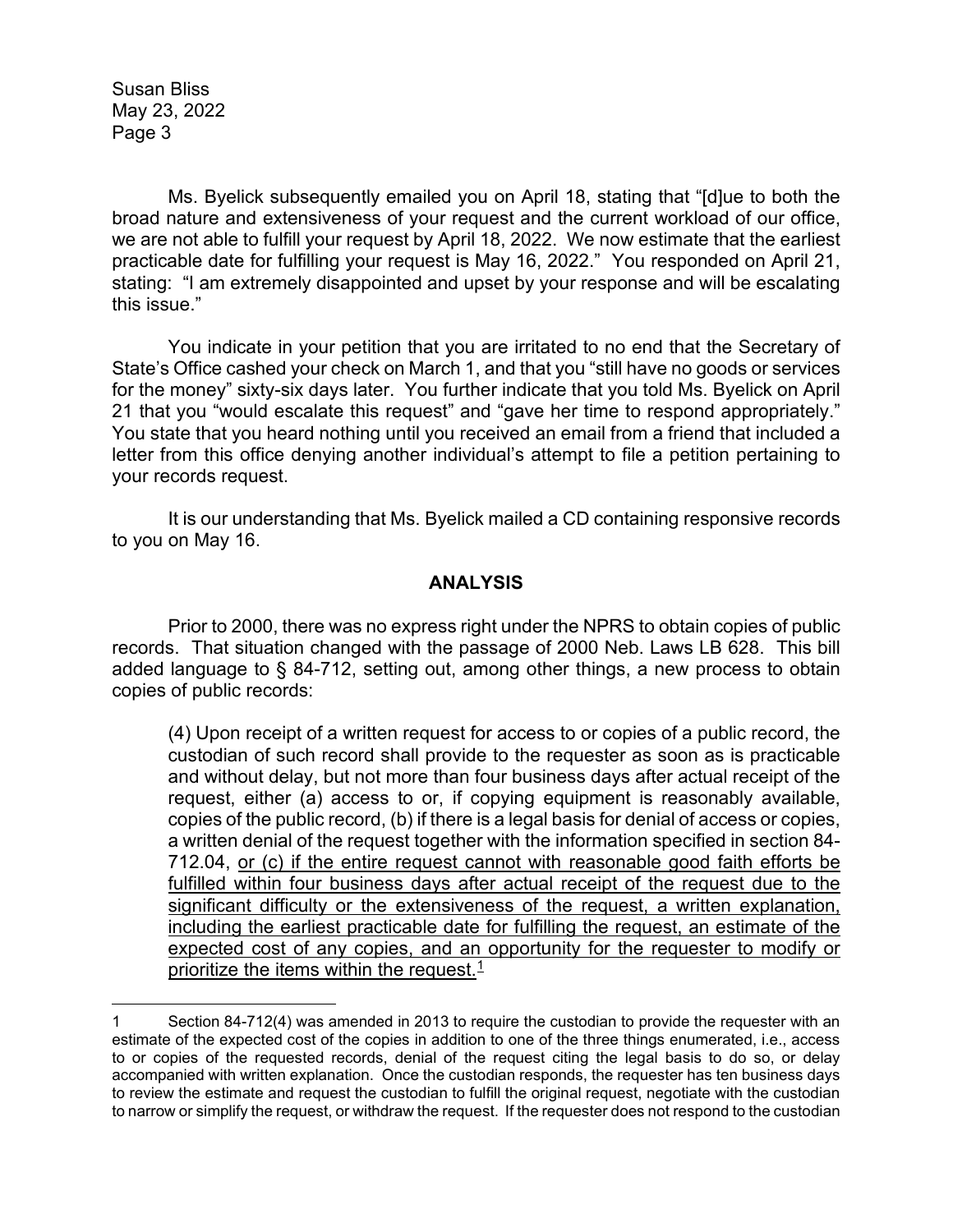2000 Neb. Laws LB 628, § 1 (emphasis added).

As noted above, when a delay is necessary "due to the significant difficulty or the extensiveness of the request," the explanation of delay must include the earliest practicable date for fulfilling the records request. In the case of a voluminous records request, the legislative history of LB 628 makes it clear that the custodian of the records may take whatever time is needed under the circumstances to prepare copies of the records at issue. As stated by Senator Bruning, one of the co-sponsors of LB 628:

Also in [§ 84-712(4)], there is the phrase 'if the entire request cannot with reasonable good faith efforts be fulfilled within three business days' then the written explanation needs to be provided along with the earliest practicable date. My intention, as one of the cosponsors, as well, and for the legislative record is to mean that that amount of time again may be a very long time, meaning months or more. And the reason I say this, the reason I think it's important to establish a legislative record is just recently one of our state agencies received a request from a law firm that asks for any and all records in the custody of that state agency relating to issues of a lawsuit. Any and all records can be a huge request, and my intent in creating this legislative record is to make sure our state agencies are protected; that they can take as much time as necessary and without having to hire additional staff, without having to buy additional copy machines, without having to pay people for overtime to provide those records. It's my understanding and my intent that it could take an extremely long time if the requester is to ask for any and all records relating to such-and-such.

Floor Debate on LB 628, 96th Neb. Leg., 2nd Sess. 11212-11213 (March 22, 2000) (Statement of Sen. Bruning). In this respect, Senator Brashear, the bill's other cosponsor, stated:

Yes, I certainly concur in Senator Bruning's characterization and I would seek to explain the reasoning because I think it's the balance that has been built into the bill by all of the people who have participated and have made it a better bill by their participation. . . . By contemplating that the public record will be the public record and it will always be available to the public, but by saying that the production of the public record or the copies of the public record has to be in a reasonable and orderly way, you get the time that you need in order to do it, as the custodian of the record is then constituted, meaning in terms of facilities, in terms of equipment, in terms of personnel, that they are not going to abandon all of their other public works in order to accommodate this request, and that the custodian, under the

within ten business days, the custodian has no legal obligation to fulfill the request. 2013 Neb. Laws LB 363, § 1.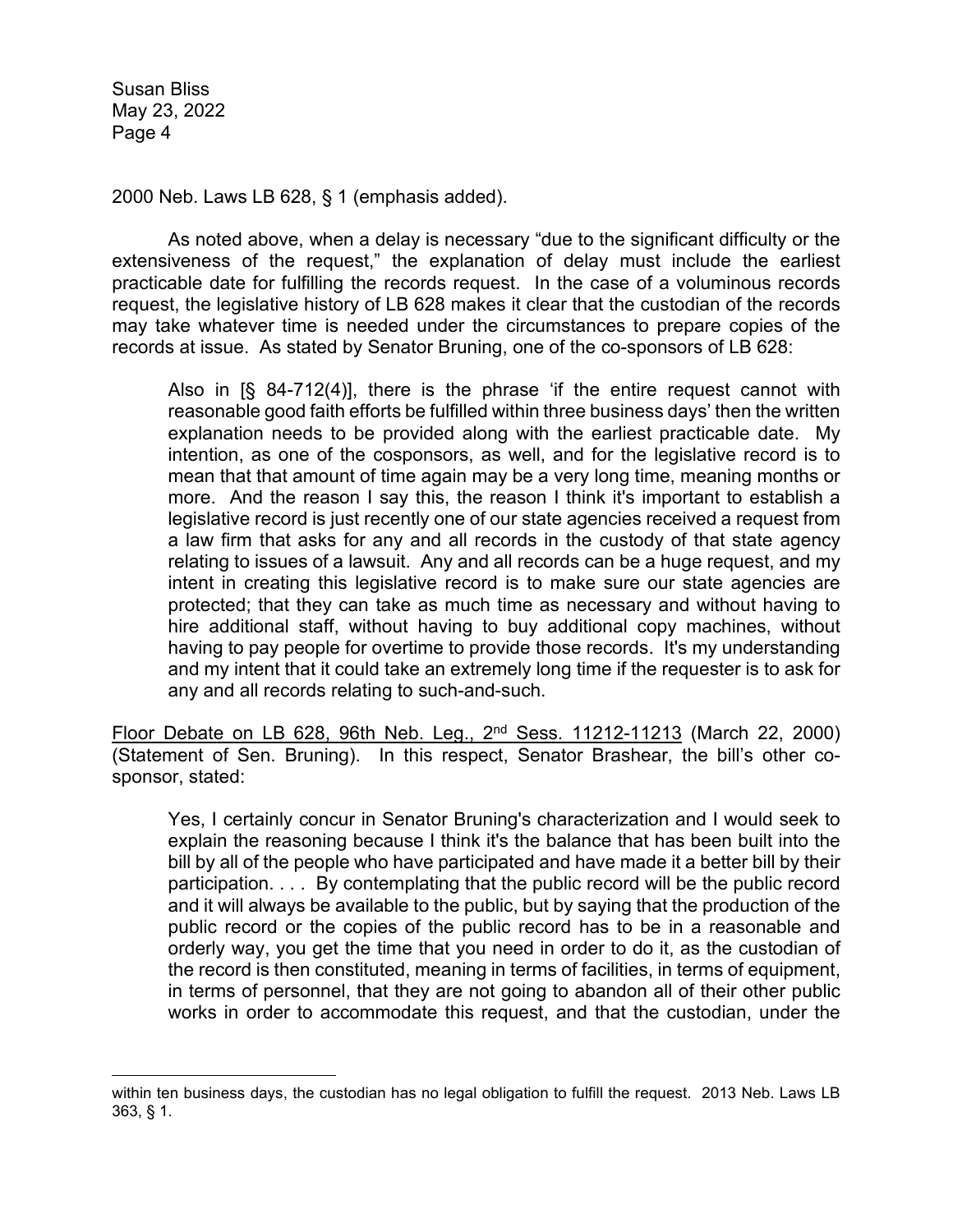> provisions of this bill, can have that adequate time to respond, we give the custodian of the public record leverage, as I call it.

## *Id.* at 11213-11214 (Statement of Sen. Brashear).

You made your request on February 14. Ms. Byelick timely responded to your request on February 18, and estimated that April 18 would be the earliest practicable date in which to fulfill your request. This date was subsequently moved to May 16. Responsive records were mailed to you on this date.

Upon review, there is no question that your request was extensive, containing twenty-five subsets of requested records. In addition, this office is aware of the volume of public records requests being handled by the Secretary of State's Office during this time frame, and that your request was essentially the same request submitted to the Secretary of State's Office by four other individuals.<sup>[2](#page-4-0)</sup> We further note that your request came at a time when the Secretary of State elections staff was busy preparing for the state primary election on May 10.

The legislative history set out above indicates that public bodies must be given adequate time to respond to a request for public records, taking into account available facilities, equipment, and personnel. Staff is not required to abandon their other public duties to respond to a request. Ms. Byelick responded to your public records request within four business days in compliance with § 84-712(4). The delay in fulfilling the request was due to the extensiveness of the request and the current workload of staff. There is nothing that prohibits a public official from extending the date in those instances when the "earliest practicable date" does not allow adequate time to produce the requested records. Thus, in our view, Ms. Byelick fully complied with the requirements of the NPRS in handling your request.

<span id="page-4-0"></span><sup>2</sup> *See, e.g.,* Disposition in *File No. 22-R-107; Secretary of State; Robert J. Borer, Petitioner* (February 22, 2022), accessible at [https://ago.nebraska.gov/disposition-letters.](https://ago.nebraska.gov/disposition-letters)